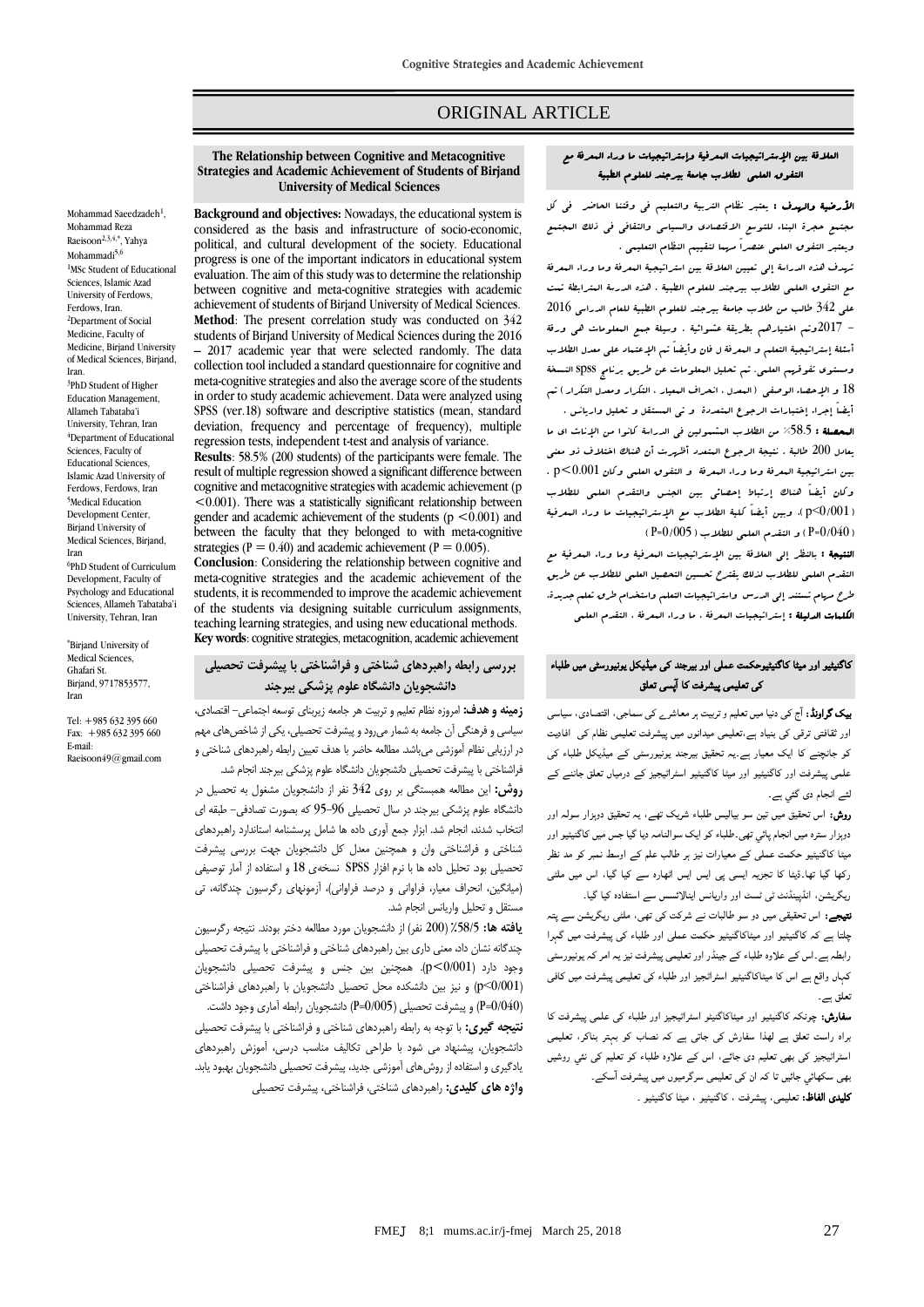#### **INTRODUCTION**

Nowadays, the educational system is considered as the basis and infrastructure of socio-economic, political, and cultural development of the society. Analyzing the factors of improvement in developed societies present that all of them have a capable, effective and efficient education system (1). Academic achievement is a crucial issue in the higher education of countries. The framework that is designed for academic achievement could influence the future of a country or nation (2). In recent years, the cause of attention to the phenomenon of academic achievement is the essence to make quick decisions in order to improve the students with lower motivation. Contrary to what was supposed in the past that everyone's ability to learn is a function of his/her intelligence and talents, in the last few years, this belief has grown stronger among psychologists that other intrinsic factors are also considered important in this regard (3).

The factors affecting the academic achievement of students are learning strategies. Researches in the field of learning strategies have shown that these strategies improve students' academic achievement. For instance, Ashori and his colleagues' study (2013) represented that Students who were trying to learn cognitive and metacognitive strategies had a better academic performance than those who did not want to use these strategies  $(4)$ .

On the other hand, poor educational progress is associated with other problems, according to Beck et al. (2012), there is a significant relationship between low academic achievement and non-educational progress (5). According to Clarebout (2010), most students with low learning achievement motivation, in addition to having difficulty in study programs or inability to obtain higher scores, are upset and feel alert in various aspects of life (6). On the other hand, students' academic achievement can affect the enthusiasm of students to continue their education (7). Therefore, it is essential to enhance the academic achievement of individuals via using learning strategies. Learning strategies are divided into three sections: cognitive, metacognitive, and motivational beliefs that can be effective on academic achievement. Meta-cognitive strategy is any knowledge or cognitive activity whose subject is cognition or regulation of cognition. Flavel (2000), first considered cognitive consciousness as a new concept called metacognition to describe individual knowledge of cognitive processes and products, or anything related to it (8).

Cognitive strategy is the recognition of a broad term used primarily in referring to mental activities such as thinking, perception, and reasoning. A learner will learn a new subject when the new concept that is consistent with the cognitive structure, is the same as learning strategies that facilitates learning process and enhances academic achievement (9).

Cognitive and metacognitive strategies are, for various reasons, one of the most important areas of research in the higher education system. The first reason is that cognitive and meta-cognitive strategies can be the key to understand the different behaviors of students, such as academic performance, academic failure, and academic burnout during student studies. The second reason is that creativity and problem solving can affect student relationships with their university. According to the researches, academic achievement is not affected by one factor, but many factors such as academic ability, intelligence, academic self-efficacy, self-regulation strategies, creativity, classroom structure, problem-solving skills, teacher training and learner motivation affect it (7) .

Regarding these points, identification of predictive variables of academic achievement is one of the basic issues in this field and few quantitative researches have been conducted that can examine several effective variables with academic achievement. Accordingly, the purpose of this study was to determine the relationship between cognitive and metacognitive strategies with the academic achievement of medical students of Medical Sciences of Birjand University.

#### **METHODS**

This research is descriptive and analytical. The statistical population included university medical students. A sample of 342 students (200 girls and 142 boys) were selected based on Morgan's table. The students were selected by stratified random sampling. Students were classified in homogeneous variable classes for less variation among groups. Then, from each of the classes, a number of students were randomly selected. Students entering the study were informed by written consent. The data were collected via demographic questionnaire and standard cognitive and metacognitive strategies questionnaire of Van. This questionnaire contained 86 questions and two subsections of knowledge and control including commitment, attitude, attention, knowledge and process control including planning, control, and evaluation and regulation. In the Likert scale, there are 10 options that can be scored from zero (not done at all) to 9 (always done). According to Karami (10), content validity, criterion, structure, and factor of this tool have been confirmed. In content validity, two formal and logical methods have been

| achievement | Table 1. Analysis of variance to examine the relationship between cognitive and metacognitive skills with academic |                       |        |                |                     |         |
|-------------|--------------------------------------------------------------------------------------------------------------------|-----------------------|--------|----------------|---------------------|---------|
| Model       | <b>Total square</b>                                                                                                | Degrees of<br>freedom | R      | R <sub>2</sub> | <b>F</b> Statistics | p-value |
| Regression  | 18.125                                                                                                             | 2                     | 0.166  | 0.027          | 3.74                | 0.025   |
| Remaining   | 641.628                                                                                                            | 265                   | 60.680 |                |                     |         |
| Total       | 659.753                                                                                                            | 267                   |        |                |                     |         |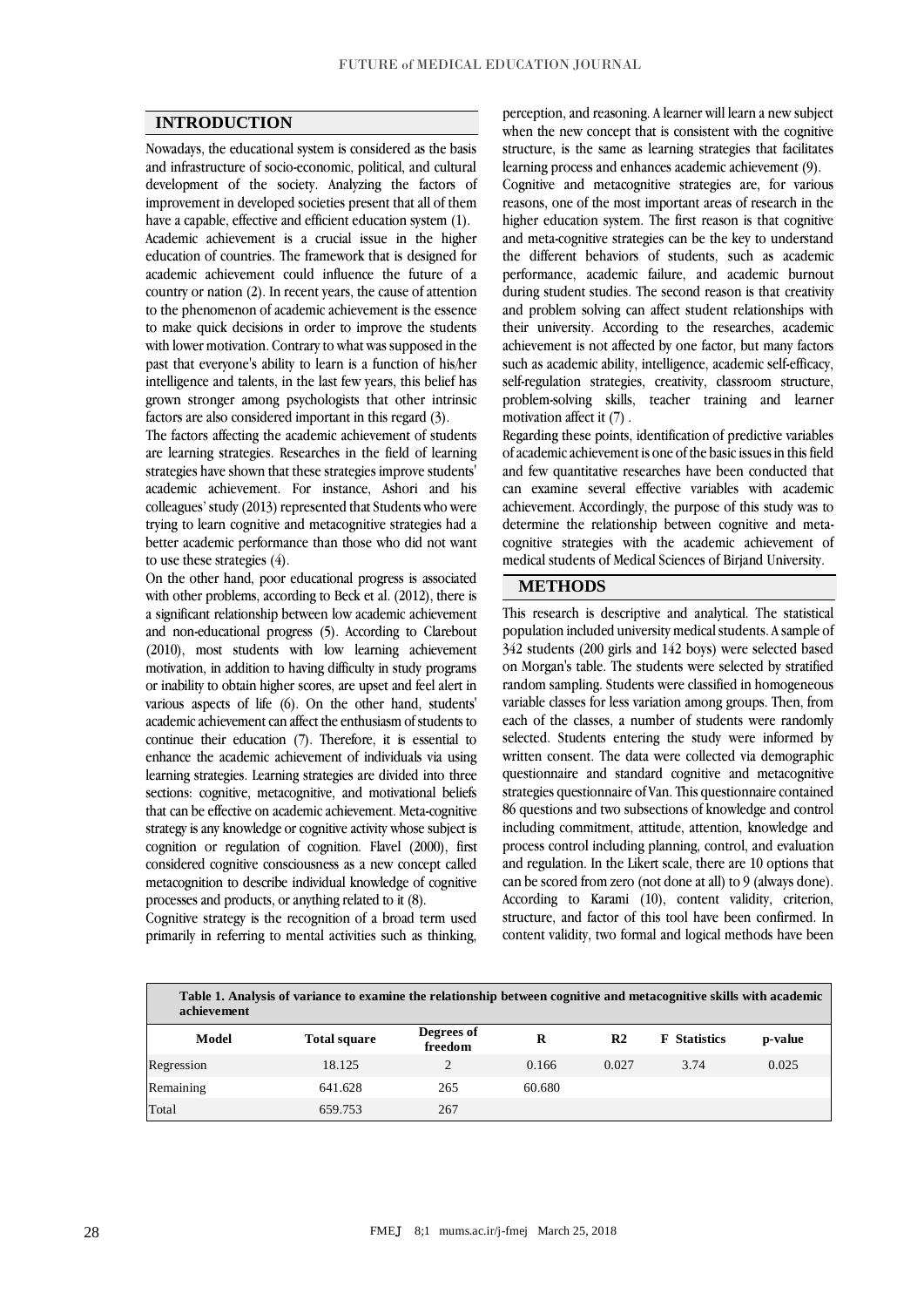used, and the average of all students was used to assess academic achievement. The validity of the questionnaire was confirmed by the experts in the field of medical education. To determine the reliability of the questionnaire, the Cronbach's alpha method was used and the reliability coefficient was 92. Data were analyzed by SPSS software version 18, descriptive statistics (frequency, mean, and standard deviation), multiple regression and independent ttest at a significance level of 0.05.

#### **FINDINGS**

Of the 324 students that were studied, 58.5% (200 persons) were female students and 41.5% (142) were males. The age of 68.4% (234) of the students was under 22, 21.6% (74 persons) were between 23 and 27 years old and 3.8% (13 patients) were over 28 years old. Meanwhile, 6.1% (21 people) did not report their age. Also, 14.9% (51 students) were from the Faculty of Paramedical Sciences of Ferdows, 17.3% (59 persons) studied at the Faculty of Nursing, and 23.4% (80 people) were at the Faculty of Medicine, 8.5% (29 persons) were at the Faculty of Nursing and Midwifery, 13.7% (47 students) were at the Faculty of Health, 13.5% (46 persons) were at the Faculty of Paramedicine and 8.8% (30 persons) were studying at the Faculty of Dentistry in Birjand. The mean and standard deviation of the cognitive strategies of the students were  $282.74 \pm 62.01$ , meta-cognitive skills were 217.55  $\pm$  48.70, and their mean score was 17.57  $\pm$ 12.66.

The results of analysis of variance (Table 1) show that the regression model is meaningful, in other words, there is a significant relationship between cognitive and metacognitive strategies with academic achievement ( $p < 0.025$ ).

Regarding the relationship between the predictor variables (cognitive and metacognitive strategy) and the criterion variable (academic achievement) as well as the validity of the model, the results of the estimation of the meaningful model are presented in the form of regression coefficients table, according to p-calculated values, in the significance level of 0.05 has a significant linear relationship.

Moreover, independent t-test showed that there was no significant difference between cognitive and metacognitive strategies of students based on gender  $(P> 0.05)$ , but there was a significant difference between academic achievement of male and female students  $(P \le 0.05)$  (Table 3).

# **DISCUSSION**

The results of this study showed that there is a significant relationship between meta-cognitive and cognitive strategy with the academic achievement of students in Birjand University of Medical Sciences. There was a positive and significant relationship between cognitive strategies, metacognition and academic achievement of students. This result was consistent with the findings of Zarei and Marandi (2011), Parviz and Sharifi (2011), Mohammadi et al (2016) and Mohammadi et al. (2015) Matches (1.11-13). It can be argued that many learning difficulties are due to the lack of metacognitive skills and strategies. The skills and strategies mentioned above allow the individual to choose, control, monitor, manage and, as a result, improve cognitive processes; therefore, it is imperative that students learn the skills, such as arranging, self-monitoring, planning, and target setting, to learn to master the decision-making cognitive strategies and create the basis for new learning. Otherwise, it is difficult for them to solve new tasks that they have not already faced. The teaching of such strategies, namely metacognitive education, is distinct from cognitive education (14).

In addition, as the metacognitive learning strategy results in learning, organizing and storing of knowledge and facilitating their use, planning, monitoring and controlling, managing time setting, attempting, choosing the study environment and helping others, controlling anxiety and

| Table 2. The result of regression analysis to examine the relationship between cognitive and meta-cognitive<br>strategies with the academic achievement of the students |        |                        |                          |                     |                |  |
|-------------------------------------------------------------------------------------------------------------------------------------------------------------------------|--------|------------------------|--------------------------|---------------------|----------------|--|
| <b>Variable</b>                                                                                                                                                         | в      | <b>Benchmark error</b> | <b>Beta</b>              | <b>T</b> statistics | <b>P-value</b> |  |
| Stable                                                                                                                                                                  | 15.524 | . 455                  | $\overline{\phantom{a}}$ | 34.094              | .000           |  |
| Cognitive strategy                                                                                                                                                      | .000.  | .003                   | $-.018$                  | $156. -$            | . 876          |  |
| Metacognitive strategy                                                                                                                                                  | 006    | .004                   | .180                     | 1.593               | . 112          |  |

| Table 3. Comparison of cognitive and meta-cognitive strategies and academic achievement of students based on<br>gender |        |                                  |       |     |                     |  |
|------------------------------------------------------------------------------------------------------------------------|--------|----------------------------------|-------|-----|---------------------|--|
| Variable-statistic                                                                                                     | Gender | Standard deviation $\pm$ average | т     | df  | <b>Significance</b> |  |
| Cognitive strategy                                                                                                     | Male   | 56.74+284.39                     | 0.395 | 340 | 0.693               |  |
|                                                                                                                        | Female | $65.93 + 281.46$                 |       |     |                     |  |
| Cognitive strategy                                                                                                     | Male   | $47.09 \pm 217.92$               | 0.112 | 340 | 0.911               |  |
|                                                                                                                        | Female | $50+217.27$                      |       |     |                     |  |
| Mean                                                                                                                   | Male   | $1.63 \pm 15.95$                 | 7.30  | 340 | 0.000               |  |
|                                                                                                                        | Female | 1.22+17.12                       |       |     |                     |  |